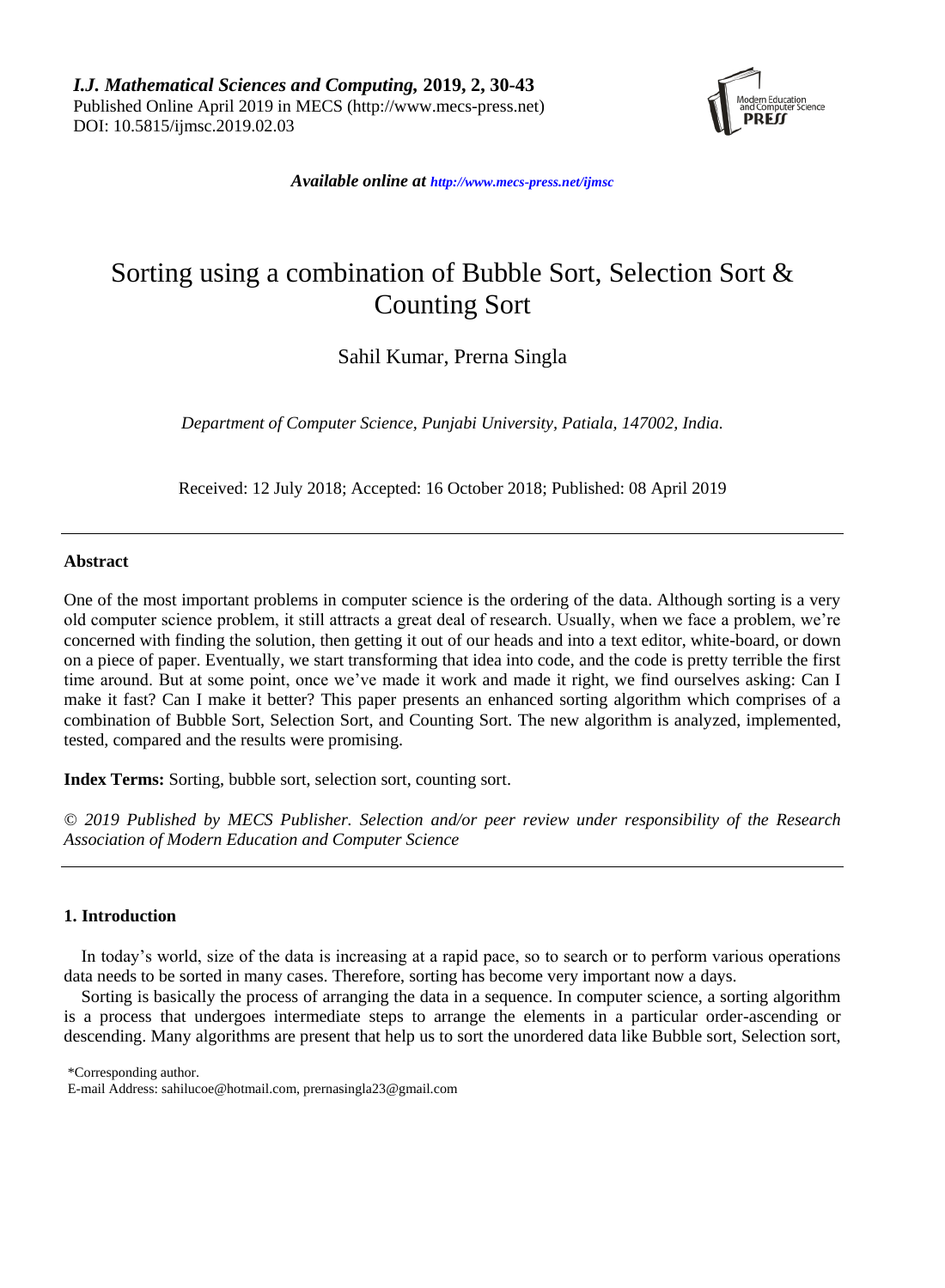Quick sort, Merge sort and the list is endless.

In this research paper, we have combined three Sorting Algorithms- Bubble Sort, Selection Sort and Counting Sort.

Bubble Sort is a simple comparison-based sorting algorithm in which each pair of adjacent elements is compared and the elements are swapped if they are not in order. Bubble sort is not suitable for large data sets as its average and worst case complexities are O  $(n^2)$  where n is the number of items.

Selection sort is an in-place comparison-based algorithm in which the list is divided into two parts, the sorted part at the left end and the unsorted part at the right end. Initially, the sorted part is empty and the unsorted part is entire list. The smallest element is selected from the unsorted array and swapped with the leftmost element, and the element becomes a part of the sorted array. This process continues till the elements are sorted. This algorithm is also not suitable for large data sets as its average and worst case complexities are of O  $(n^2)$  where n is the number of items.

Counting sort can be used when we know the set of numbers to be sorted are positive integers. This sorting algorithm counts the number of unique objects and uses some math to determine their position to arrange the numbers in sorted order.

#### **2. Bubble Sort**

Bubble sort is a sorting algorithm, which is commonly used in computer science. It is a simple comparisonbased sorting algorithm in which each pair of adjacent elements is compared and the elements are swapped if they are not in order. Bubble sort is not suitable for large data sets as its average and worst case complexities are  $O(n^2)$  where n is the number of items. We will discuss the complexity of bubble sort in detail.

# *Procedure*

The procedure of the algorithm is described in following steps:

- Calling "BUBBLE\_SORT" function, passing the array and its size as parameters.
- Repeat the following two steps i times where i is equal to n-1 and n is the size of the array.
- Starting from the first element of the array till j, repeat the following step where j is equal to n-i-1.
- Compare the current element with next element of the array. If the current element is greater than the next element of the array swap them.
- Return from "BUBBLE\_SORT" function.

# *Pseudo code*

*function BUBBLE\_SORT (array, size)*

*1. If size>1 then:*

- *2. var swapped, iteration, index*
- *3. for iteration: 0 to size-1 do:*
- *4. swapped=false*
- *5. for index:0 to size-i-1 do:*

```
6. If array[index]>array[index+1] do:
```
- *7. Swap array [index] and array [index+1]*
- *8. swapped=true*
- *9. End if*
- *10. End for*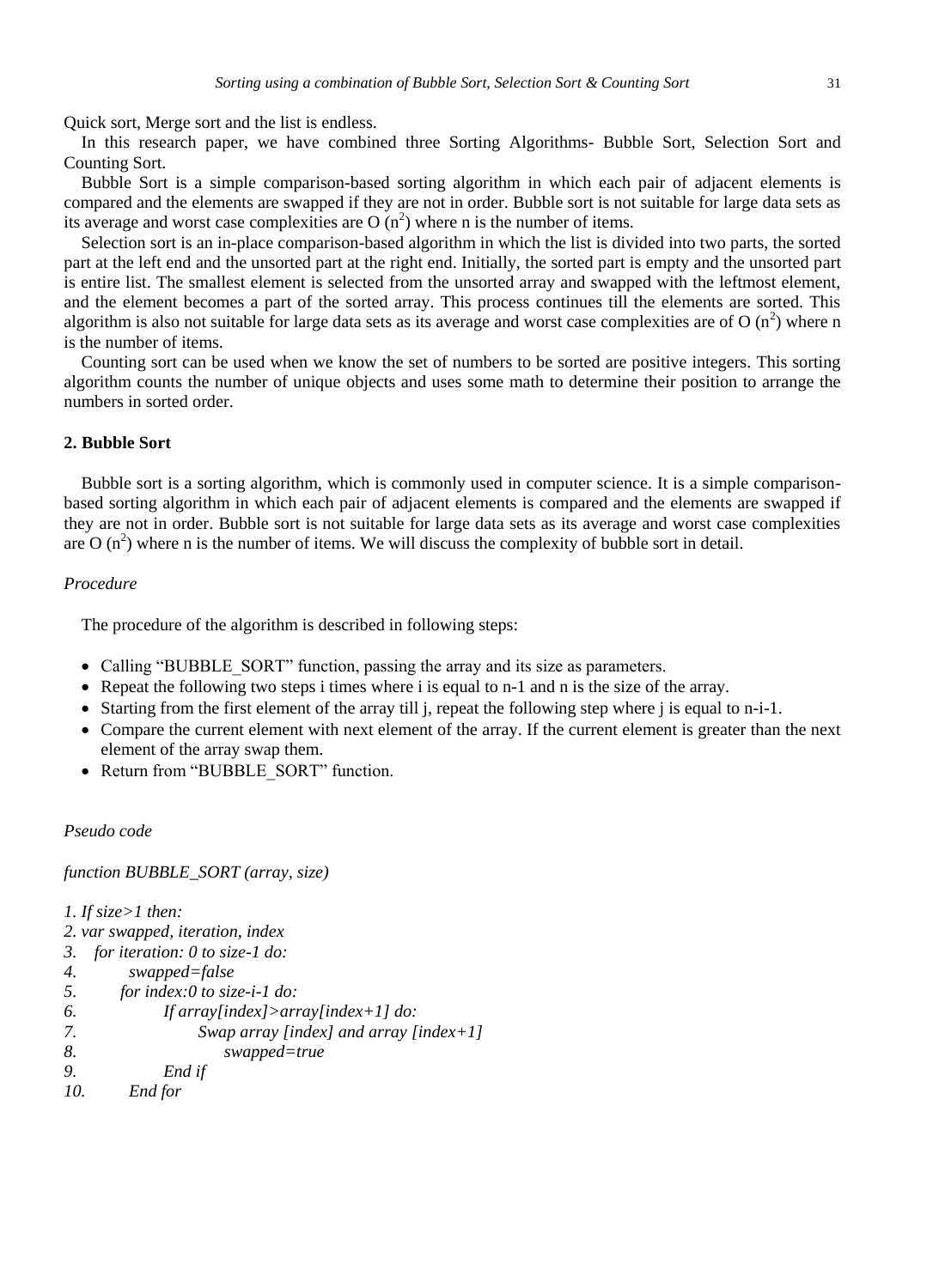| 77. | If swapped is false |
|-----|---------------------|
| 12. | Return array        |
| 13. | End if              |
|     | 14. End for         |
|     | 15. End if          |
|     | 16. Return array    |

Suppose we have an unsorted array as follows:

**In First Pass:** Algorithm compares first two elements and swaps since  $5 > 1$ .

|--|

Swap second and third elements since 5>4.

|--|

Swap third and forth elements since 5>2.

Since 5 and 8 are already in correct order, therefore they are not swapped.

|--|--|--|--|--|--|

**In Second Pass**:Since 1 and 4 are already in correct order, therefore they are not swapped. Swap second and third elements since 4>2.

|--|--|--|--|--|--|

Since 4, 5 and 8 are already in correct sequence there they are not swapped.

Now, the array is already sorted, but our algorithm does not know if it is completed. The algorithm needs one more pass without any swap to know it is completed. Therefore after third pass, elements of the array will be sorted.

# *Time Complexity*

In Bubble Sort, n-1 comparisons will be done in first iteration, n-2 comparisons will be done in second iteration, n-3 comparisons can be done in third iteration and so on. So the total number of comparisons can be defined as,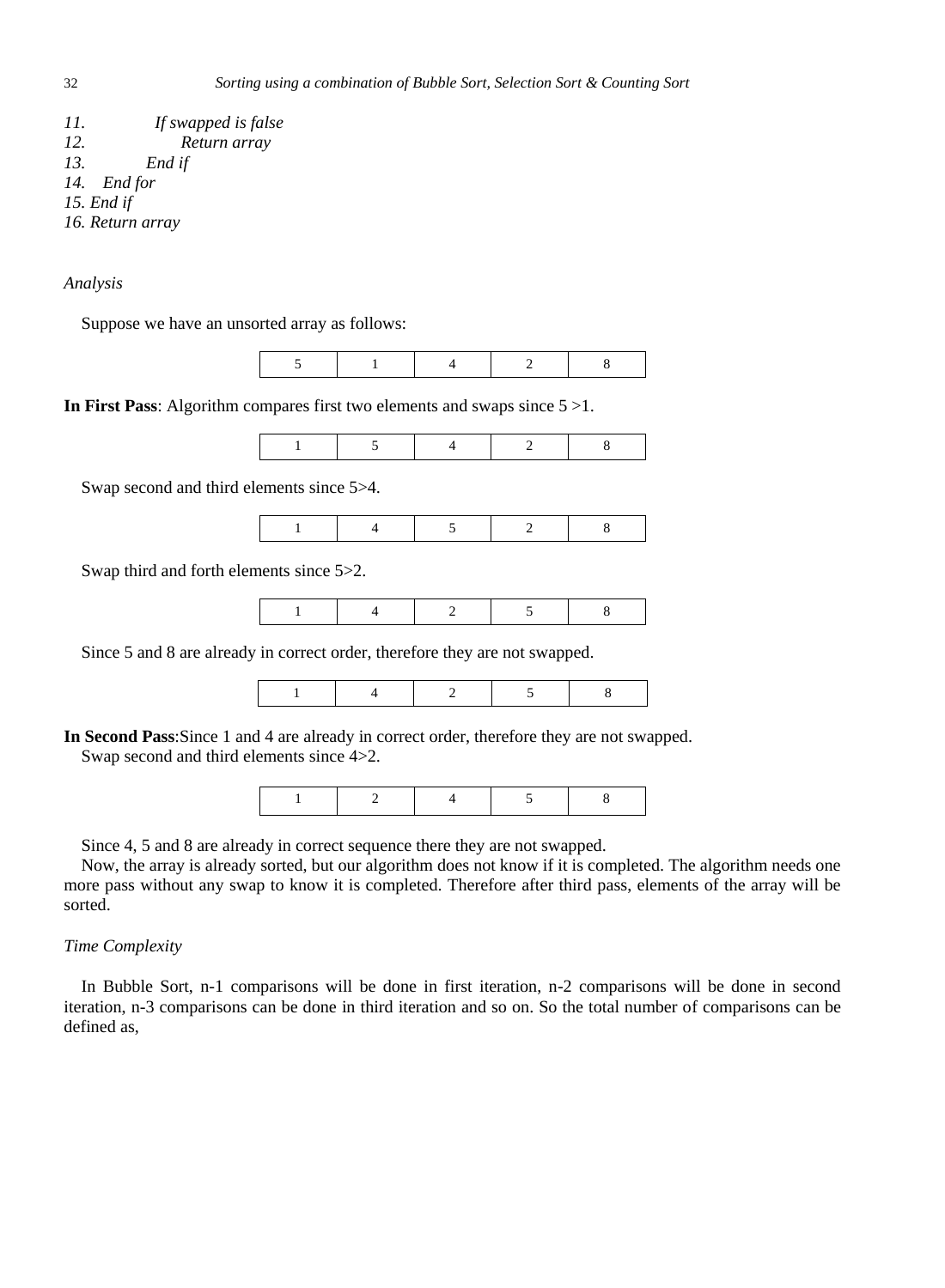Best Case: When array is already sorted (in ascending order):

When array is already sorted in ascending order,  $(n-1)$  comparisons will be done and it will break. Therefore, in best case, the complexity will be:

$$
T(n) = O(n-1)
$$
  
=O(n)

Worst Case and Average Case complexities of Bubble sort algorithm is  $O(n^2)$ .

The main advantage of Bubble Sort is simplicity of the algorithm. The space complexity of the algorithm is O (1).

# **3. Selection Sort**

Selection sort is an in-place comparison-based algorithm in which the list is divided into two parts, the sorted part at the left end and the unsorted part at the right end. Initially, the sorted part is empty and the unsorted part is entire list. The smallest element is selected from the unsorted array and swapped with the leftmost element, and the element becomes a part of the sorted array. This process continues till the elements are sorted. This algorithm is also not suitable for large data sets as its average and worst case complexities are of O  $(n^2)$  where n is the number of items.

# *Procedure*

The procedure of the algorithm is described in following steps:

- Calling "SELECTION SORT" function, passing the array and its size as parameters.
- Repeat the following two steps i times where i is equal to  $n-1$  and  $n$  is the size of the array.
- Repeat the next step j times where j ranges from  $i+1$  to n.
- Search the minimum element 'min' in the list
- Swap 'min' with the  $i<sup>th</sup>$  element of the array.
- Return from "SELECTION SORT" function.

*Pseudo code*

*function SELECTION\_SORT (array, size)*

*1. If size>1 then:*

- *2. var iteration, j*
- *3. for iteration: 0 to size-1 do: /\* set current element as minimum\*/*
- 4.  $min = i$
- */\* check the element to be minimum \*/*
- *5. for j: i+1 to size do:*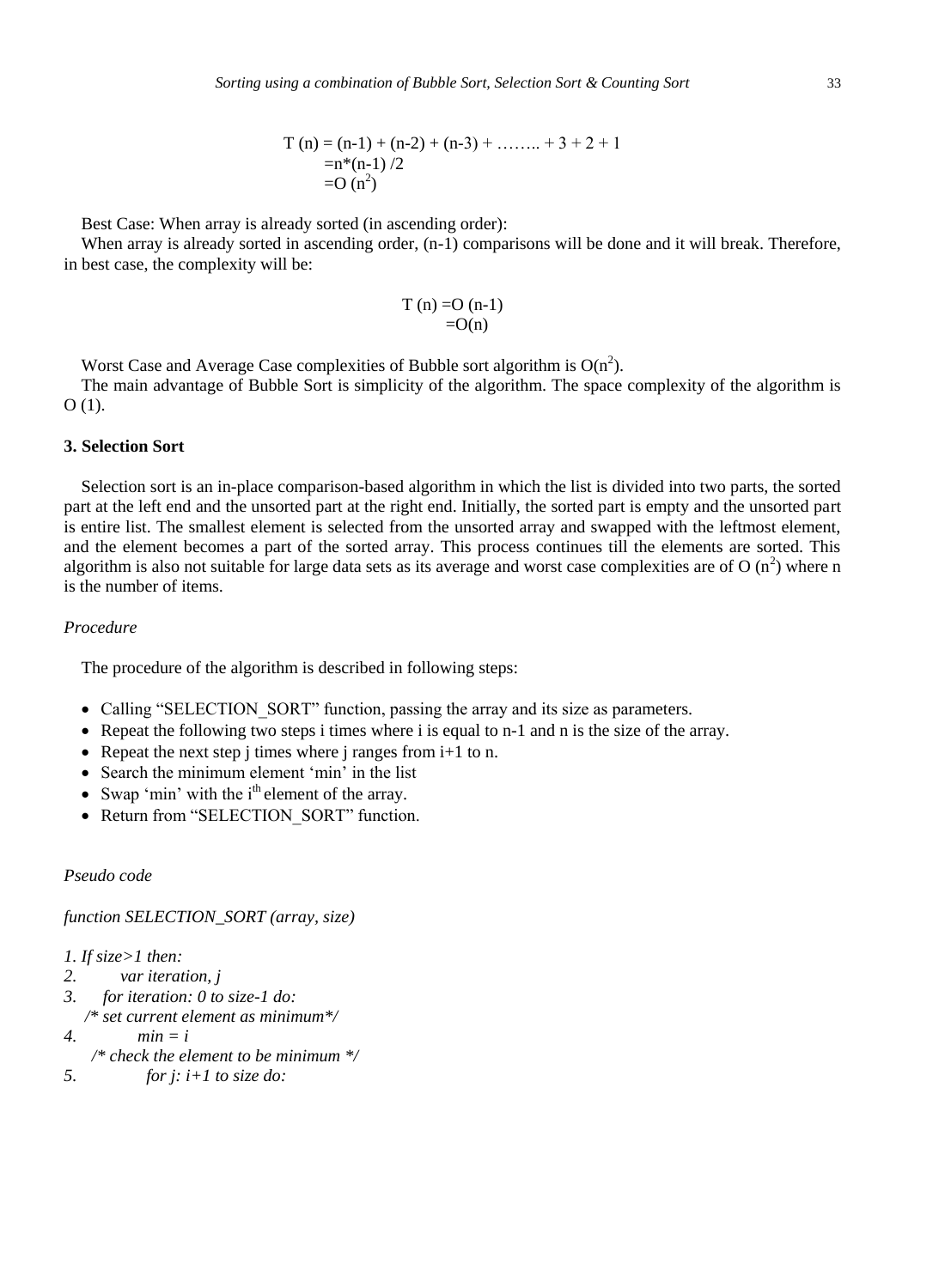```
6. If array[j] < array[min] then
7. min = j;
8. End if
9. End for
/* swap the minimum element with the current element*/
10. If min ! = i then
11. Swap array [min] and array[i]
12. End if
13. End for
14. End if
```
Suppose we have an unsorted array as follows:

In First step, we will find the minimum element in array from index 0 to index 4 and place it at the beginning. Since the minimum element is 10, the array remains the same:

| the control of the con- |
|-------------------------|
|-------------------------|

In Second step, we will find the minimum element in array from index 1 to index 4 and place it at index 1. Since the minimum element is 12, the array becomes:

In Third step, we will find the minimum element in array from index 2 to index 4 and place it at index 2. Since the minimum element is 21, the array becomes:

|  |  |  | $\sim$ |  |  |
|--|--|--|--------|--|--|
|--|--|--|--------|--|--|

In Forth step, we will find the minimum element in array from index 3 to index 4 and place it at index3. Since the minimum element is 26, the array becomes:

|--|

This is the array sorted in ascending order using Selection Sort.

#### *Time Complexity*

In Selection Sort, selecting the lowest element requires scanning all n elements(this takes n-1 comparisons in first iteration) and then swapping it with the first position. Finding the next lowest element requires scanning the remaining (n-1) elements (this takes n-2 comparisons) and so on. So the total number of comparisons can be defined as,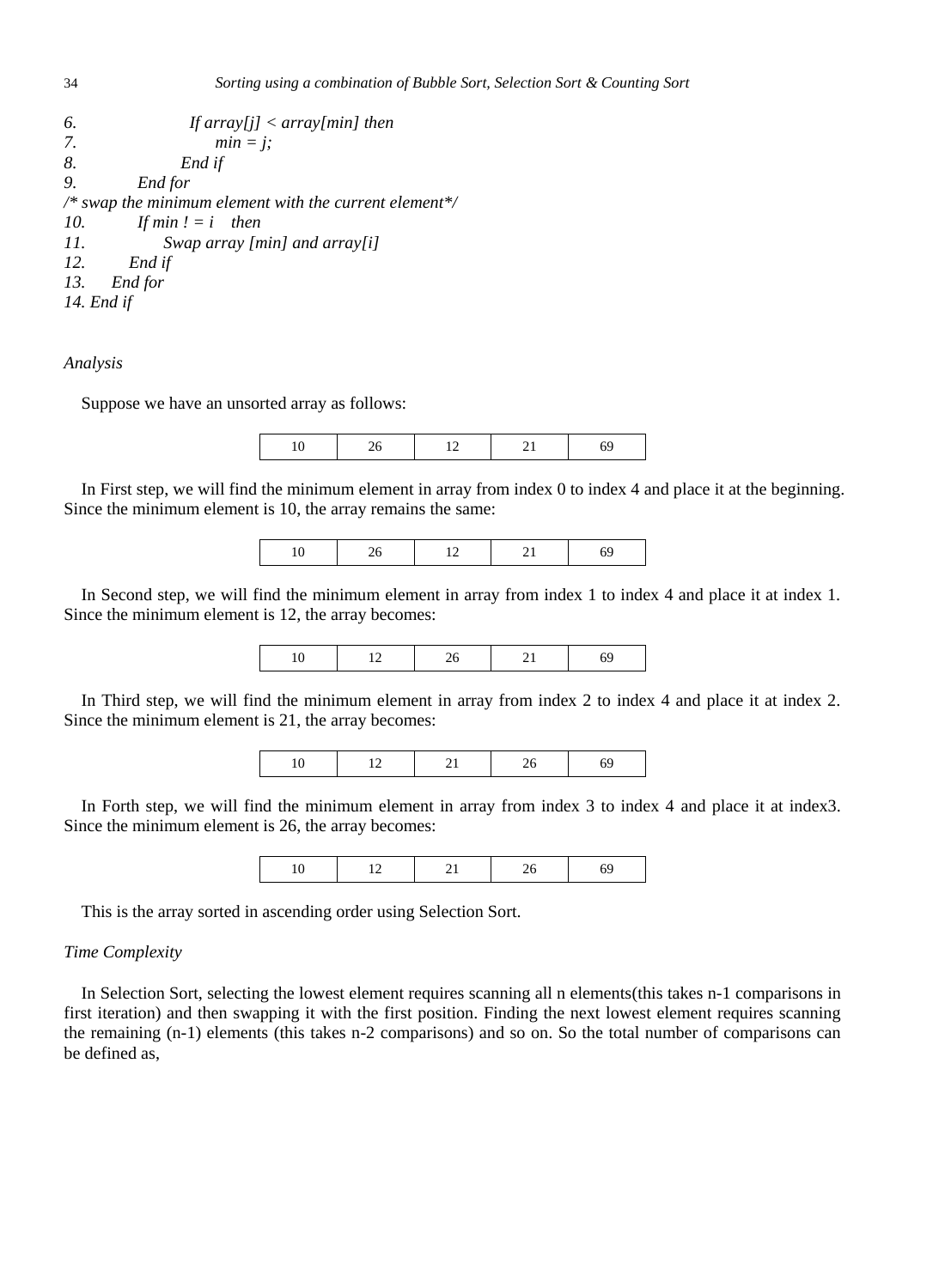$$
T(n) = (n-1) + (n-2) + (n-3) + \dots + 3 + 2 + 1
$$
  
= n\*(n-1)/2  
=O(n<sup>2</sup>)

So, time complexity of Selection Sort Algorithm is  $O(n^2)$ .

# **4. Counting Sort**

In computer science, counting sort is an algorithm for sorting a collection of objects according to keys that are small integers; that is, it is an integer sorting algorithm. It operates by counting the number of objects that have each distinct key value, and using arithmetic on those counts to determine the positions of each key value in the output sequence. Its running time is linear in the number of items and the difference between the maximum and minimum key values, so it is only suitable for direct use in situations where the variation in keys is not significantly greater than the number of items. However, it is often used as a subroutine in another sorting algorithm.

Because counting sort uses key values as indexes into an array, it is not a comparison sort, and the  $\Omega$  (n log n) lower bound for comparison sorting does not apply to it. Bucket sort may be used for many of the same tasks as counting sort, with a similar time analysis; however, compared to counting sort, bucket sort requires linked lists, dynamic arrays or a large amount of pre-allocated memory to hold the sets of items within each bucket, whereas counting sort instead stores a single number (the count of items) per bucket.

# *Procedure*

The procedure of the algorithm is described in following steps:

- Calling "COUNTING SORT" function, passing the array "arr" and its size as parameters.
- Declare an array "c*ount"* where the indices represent numbers from our input array and the values represent how many times the index number appears. Start each value at 0.
- In one pass of the input array, update "count" as you go, so that at the end the values in "count" are correct.
- Declare an array "sortedArray" where we'll store our sorted numbers.
- In one in-order pass of "count" put each number, the correct number of times, into "sortedArray".
- Return "sortedArray" from "COUNTING\_SORT" function.

# *Pseudo code*

*function COUNTING\_SORT(array, size)*

*1. If size>1 then: 2. var iteration , k //initialize count array*

```
3. for iteration: =0 to k do:
4. count[iteration]=0
```

```
5. End for
```
*// store frequency of element x in count[x-1]*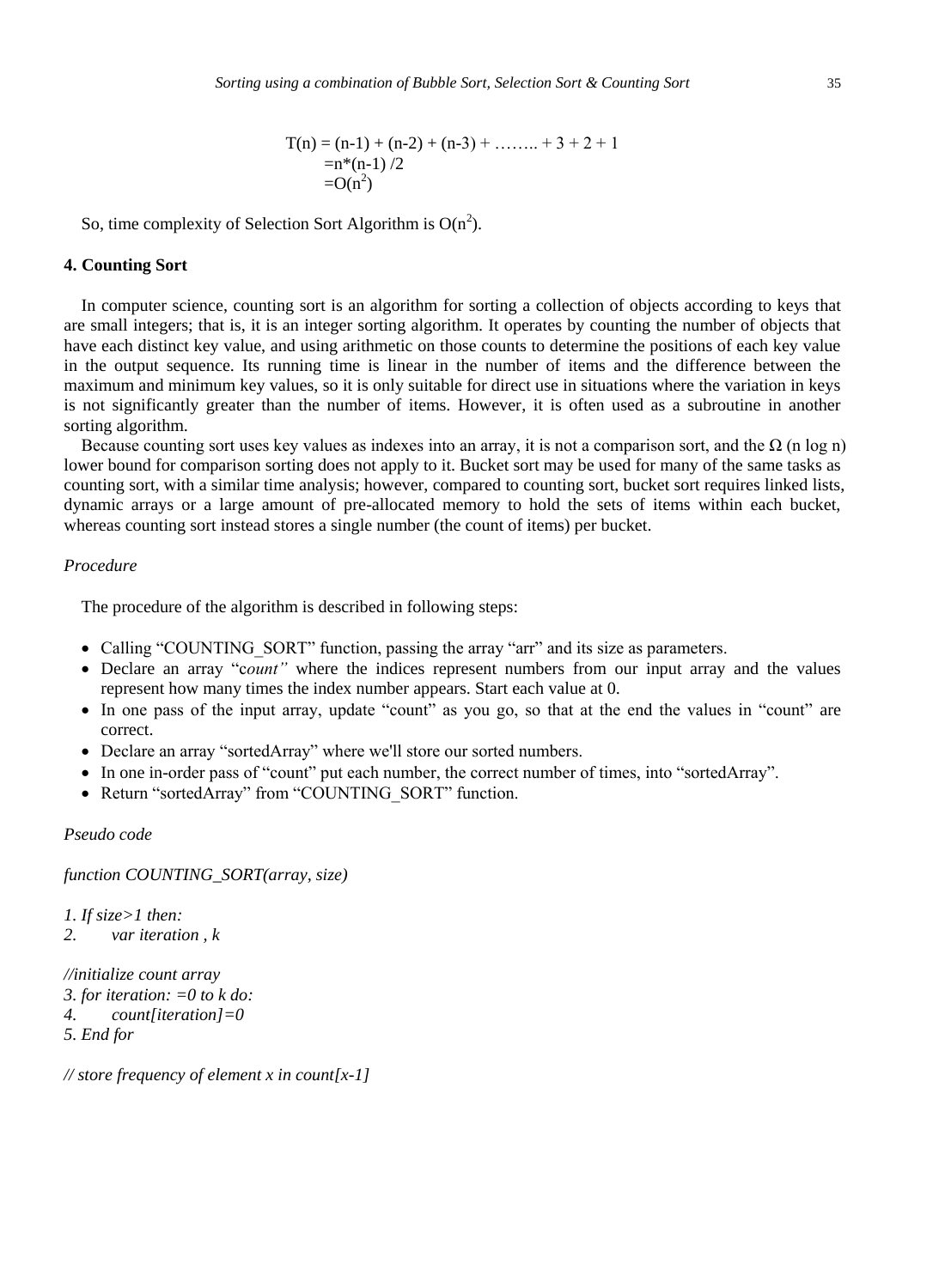```
6. for iteration: = 0 to size do:
7. count [array[iteration]]++
8. End for 
// after this loop, count[y] will contain number of elements less than or equal to (y)
9. for iteration: =2 to k do:
10. count[iteration]=count[iteration]+count[iteration-1]
11. End for
12. declare an array temp of size equal to size of array "arr"
// after this loop temp array will contain the sorted elements
13. for iteration:size to 0 do:
14. temp[count[array[iteration]]]=array[iteration]
15 count[array[iteration]]--
15. End for
```

```
// copy sorted elements from temp array to array
17. for iteration: =0 to temp.length do: 
18. array [iteration]=temp[iteration]
19. End for
20. End if
```
Suppose we have an unsorted array as follows:



For simplicity, consider the data set in the range 0 to 7. Take a count array to store the count of each unique object.

|--|--|--|--|

Modify the count array such that each element at each index.



The modified count array indicates the position of each object in the output sequence.

Output each object from the input sequence followed by decreasing its count by 1. Store data in temp array. Example, Position of 1 is 2. Put the data 1 at index 2 in temp array. Decrease the count by 1 to place next data 1 at an index 1 smaller than this index. Therefore, array after sorting becomes:



#### *Time Complexity:*

In Counting sort algorithm, suppose each of the elements is an integer in the range 1 to k: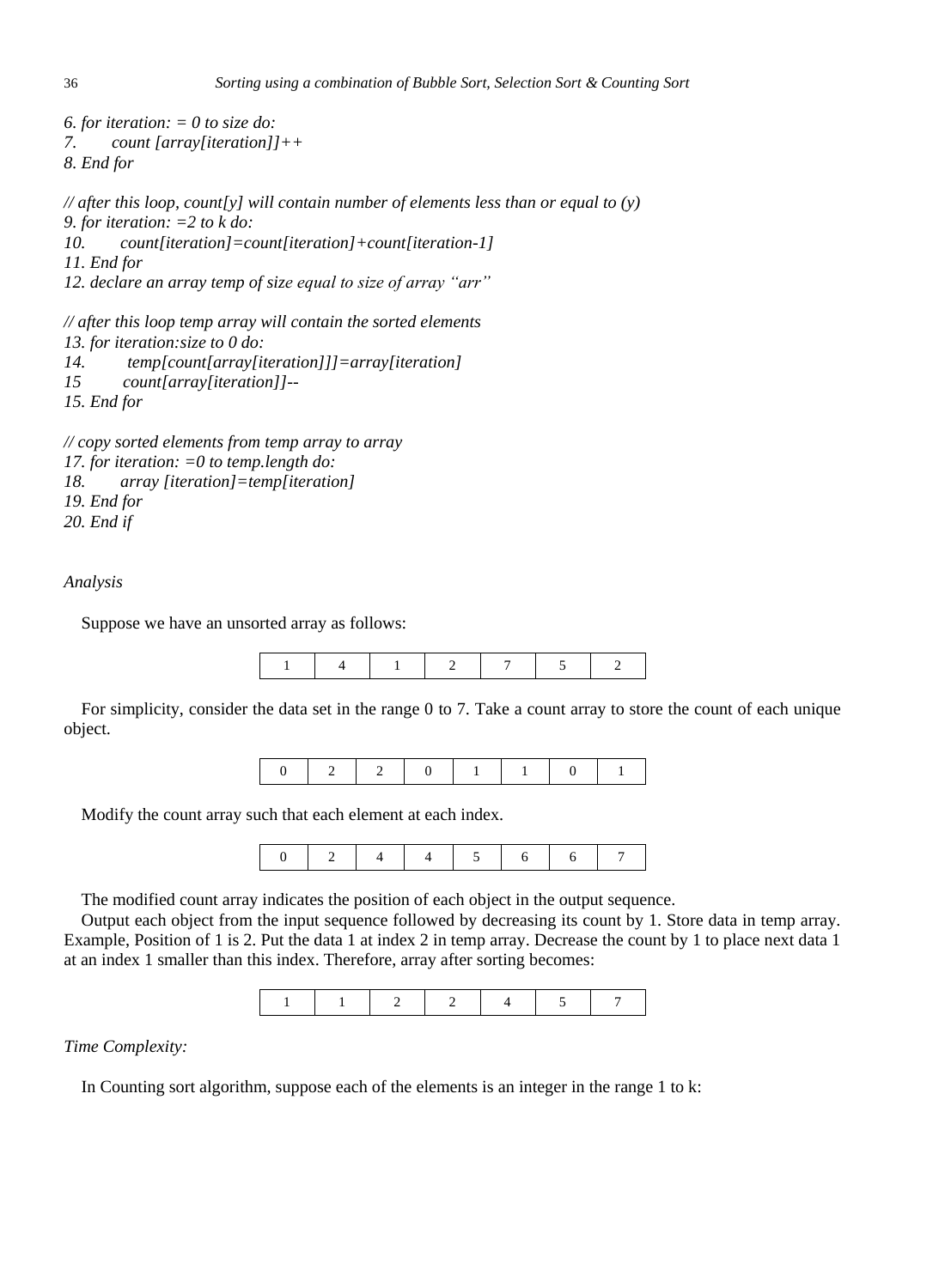Loop of step 3 takes O (k) time. Loop of step 6 takes O (n) time. Loop of step 9 takes O (k) time. Loop of step 13 takes O (n) time.

Therefore, the overall time complexity of counting sort can be defined as:

$$
T(n,k) = O(k) + O(n) + O(k) + O(n)
$$
  
= O (k+n)

# **5. Combination of Bubble & Selection Sort**

The concept behind the combination of Bubble and Selection Sort is finding the minimum element and swapping it with the first element and finding the maximum element and then swapping it with the last element of the array. The process continues for  $n/2$  iterations where n is the number of elements in an array. The complexity of this algorithm is O ( $n^2$ ). Although complexity of bubble and selection sort is O ( $n^2$ ) as well, but the number of iterations in this algorithm is half as compared to bubble and selection sort individually.

### *Procedure*

The procedure of the algorithm is described in following steps:

- Calling "BS SORT" function, passing the array and its size as parameters.
- Repeat the following two steps till you reach the middle element of the array.
- Find the minimum and maximum from the array and swap it with the first element and last element of the array respectively.
- Reduce the size of array to be sorted by 1 from both the sides of the array.
- Return from "BS\_SORT" function.

*Pseudo code*

*function BS\_SORT (array, size)*

```
1. If size>1 then:
2. var iteration, index
3. for iteration: =0 to size/2 do:
4. for index: =iteration to (size-iteration-1) do
5. If array (index)>array (index+1)
6. Swap array (index) and array (index+1)
7. End if
8. If array (iteration)>array (index)
9. Swap array (iteration) and array (index)
10. End if
11. End for
12. End for
13. End if
14. Return array
```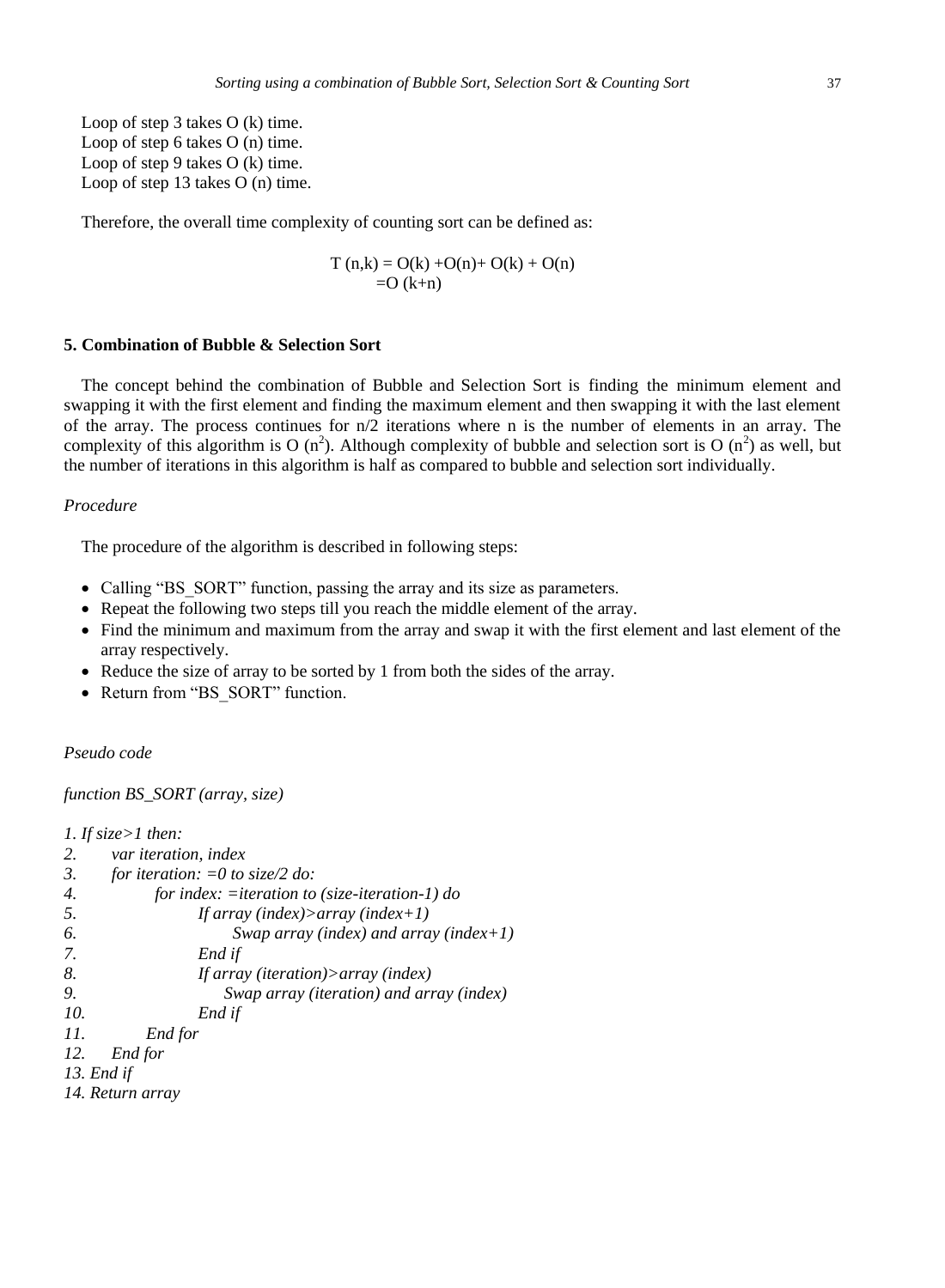# **6. Combination of Bubble, Selection and Counting Sort**

While using the combination of Bubble and Selection Sort, suppose after k iterations, difference between maximum and minimum number in an unsorted array is less than the number of unsorted items. If so, then we will apply Counting Sort to the remaining items.

While applying counting sort we subtract minimum element of the array from position (k) to position (n -k) in the first step. After this, we apply the counting sort and then at last we add the minimum element to all the sorted elements from position (k) to position (n-k). Counting sort is an algorithm for sorting a collection of objects according to keys that are small integers; that is, it is an integer sorting algorithm. It operates by counting the number of objects that have each distinct key value, and using arithmetic on those counts to determine the positions of each key value in the output sequence.

# *Procedure*

The procedure of the algorithm is described in the following steps supposing counting sort algorithm is applied after k iterations:

- Call "BCS SORT" function, passing the array and its size as parameters.
- Repeat the following two steps till it fulfills the condition of counting sort(i.e. difference between maximum and minimum number in the unsorted array is less than the number of unsorted items) and Call "countingSort" function. If it does not fulfill condition of counting sort then repeat the following two steps till you reach the middle element of the array.
- Find the minimum and maximum from the array and swap it with the first element and last element of the array respectively.
- Reduce the size of array to be sorted by 1 from both the sides of the array.
- Call "countingSort" function, passing the array "arr", k as *startIndex* ,(n-k) as *endIndex* , *minimum* element from index (k) to index (n-k) and the *maximum* element from index (k) to index (n-k).
- Define a variable '*range*' = *maximum*-*minimum*+1.
- Declare an array *Count* of length '*range*'.
- Array *Count* stores the frequency of each element in the array "arr".
- After that array *Count* stores the position of each element in an array using Arithmetic.
- Declare array *temp* of size (*endIndex*-*startIndex*).
- Array *temp* will store sorted elements of the array "arr" from index *startIndex* to *endIndex*.
- In the last step, copy the elements from the array temp to array "arr" from index *startIndex* till *endIndex* of array "arr".
- Return from "BCS\_SORT" function.

# *Pseudo code*

# *function BCS\_sort(array, size)*

# *1. If size>1 then:*

- *2. var iteration, index , max, min*
- *3. for iteration: =0 to size/2 do:*
- *4. for index: = iteration to (size-iteration-1) do*
- *5. If array (index)>array (index+1)*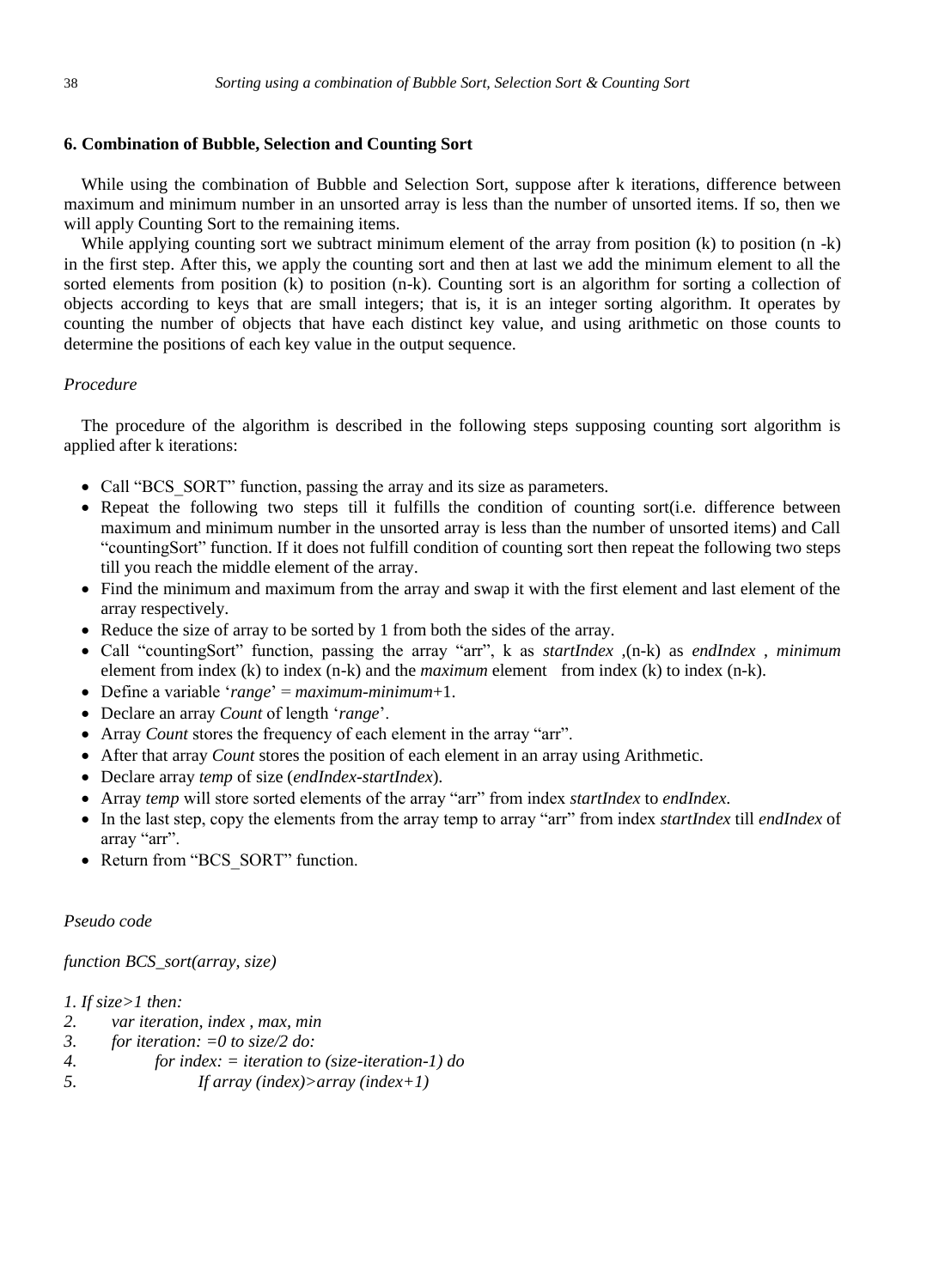| 6.               | Swap array (index), array (index+1)                                                                                                                |
|------------------|----------------------------------------------------------------------------------------------------------------------------------------------------|
| 7.               | End if                                                                                                                                             |
| 8.               | If array (iteration)> array (index)                                                                                                                |
| 9.               | Swap array (iteration) & array (index)                                                                                                             |
| 10.              | End if                                                                                                                                             |
| 11.              | End for                                                                                                                                            |
| 12.              | $max=array(size - iteration - 1)$                                                                                                                  |
| 13.              | $min = array(iteration)$                                                                                                                           |
| 14               | if $(max-min) < size - (2*iteration)$ :                                                                                                            |
| 15.              | call counting_sort(array, iteration,                                                                                                               |
|                  | $(size-iteration), max, min)$                                                                                                                      |
| 16.              | Return array                                                                                                                                       |
| 17.              | End if                                                                                                                                             |
| 18.              | End for                                                                                                                                            |
| 19. End if       |                                                                                                                                                    |
|                  | 20. Return array                                                                                                                                   |
|                  | function counting_sort (array, startIndex, endIndex, max, min)<br>1. var range = maximum - minimum + 1,<br>2. Declare an array count of size range |
| 4.<br>5. End for | //initialize count array<br>3. for index: $=0$ to range do:<br>$count/index]=0$                                                                    |
|                  | // store frequency of element x in count[x-min]                                                                                                    |

*5. for index: = startIndex to endIndex do: 6. count [array[index]-min]++ 7. End for* 

*// after this loop, count[y] will contain number of elements less than or equal to (y+min) 8. for index: =1 to range do: 9. count[index]=count[index]+count[index-1] 10. End for*

*11. Declare an array temp of size (endIndex-startIndex)*

```
// after this loop temp array will contain the sorted elements
12. for index:startIndex to endIndex do:
13. temp[count[array[index]-min]-1]=array[index]
14 count [array [index]-min]--
15. End for
```

```
// copy sorted elements from temp array to array
16. for index: =0 to temp.length do: 
17. array [startIndex+index]=temp[index]
18. End for
```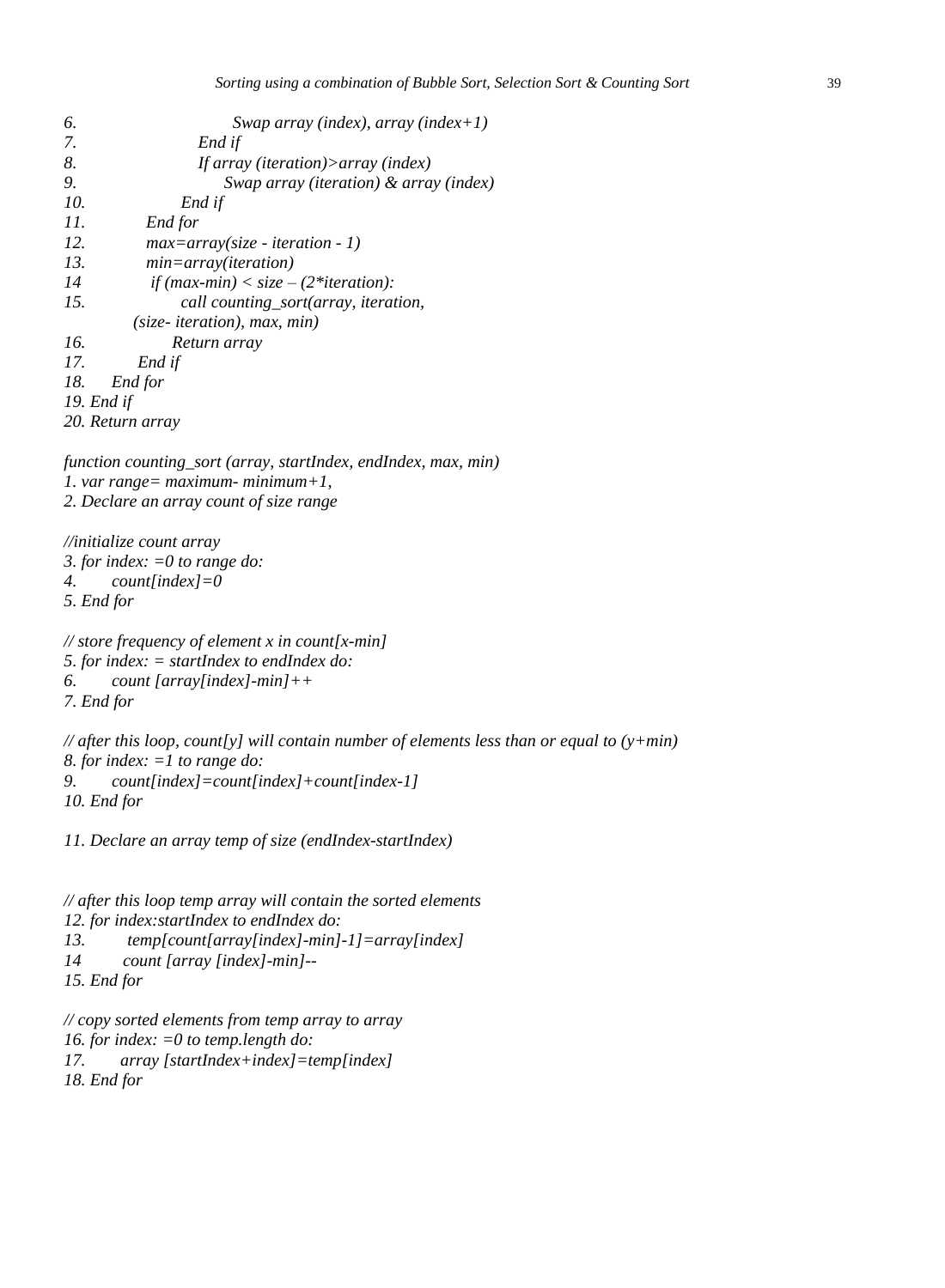Suppose we have an unsorted array as follows:



According to the algorithm, after first iteration the array becomes:

|--|--|

Maximum element is equal to 50 and minimum elements equals to 2. Since difference between maximum and minimum elements is not less than size of the array  $-$  ( $2^*$ iteration), therefore it goes for second iteration. After second iteration the array becomes:

Since difference between maximum and minimum elements is less than size of the array  $-$  (2\*iteration), therefore it goes inside counting sort function:

Counting sort function initializes an array count of size 4 to store the count of each unique object:

|--|

After that modify the count array such that each element at each index:

After this step, data is stored in array temp in sorted form:



Copy the data from array temp from index 1 to index 5 in array and return. The array after copying the data becomes:



*Time Complexity:*

Suppose after k iterations, function counting\_sort is invoked then, the time complexity of BCS\_sort can be defined as:

$$
T (n, k) = [O (k) * O (n)] + [O (n-2k) + O (n-2k) + O (n-2k) + O (n-2k) + O (n-2k)]
$$
  
= [O (k) \* O (n)] + 5 \* [O (n-2k)]  
= [O (k) \* O (n)] + [O (n-2k)]  
= O (k\*n)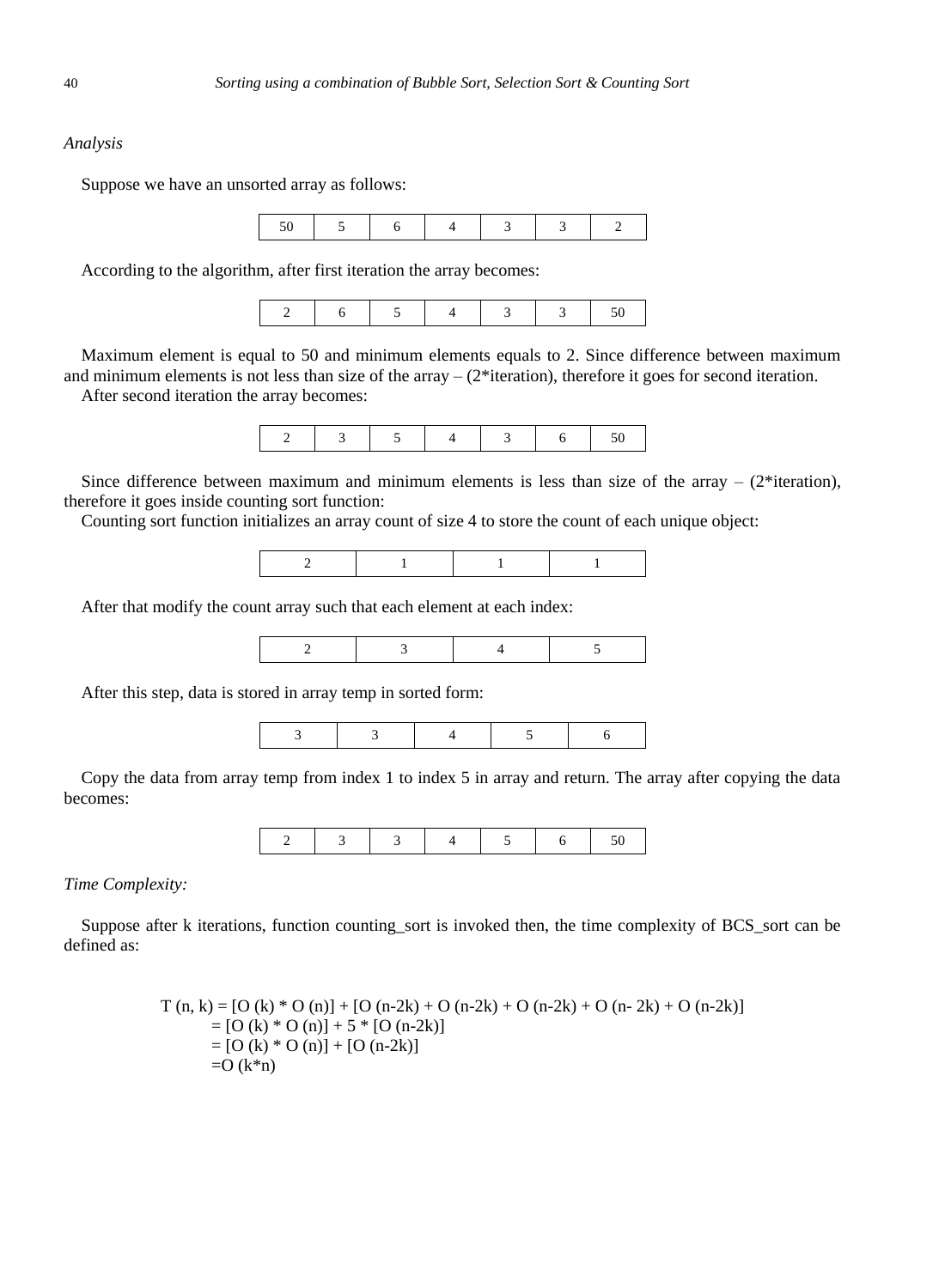Best Case: When counting sort is invoked after  $1<sup>st</sup>$  iteration i.e. k=1:

$$
T\left( n\right) =O\left( n\right)
$$

Worst Case: When counting sort is never invoked i.e. k=n;

$$
T(n) = O(n^2)
$$

#### **7. Comparison with Bubble Sort**

Let's call the algorithm proposed in the paper BCS Sort. Let's observe the differences in the time complexities of Bubble Sort Algorithm and BCS Sort Algorithm.

Table 1. shows the main difference between the time complexities of Bubble Sort Algorithm and BCS Sort Algorithm.

Table 1. Main Difference between the Time Complexities of Bubble Sort Algorithm and BCS Sort Algorithm.

|                   | <b>Bubble Sort</b> | <b>BCS</b> Sort |
|-------------------|--------------------|-----------------|
| <b>Best Case</b>  | O(n)               | O(n)            |
| Average Case      | $O(n^2)$           | $O(k*n)$        |
| <b>Worst Case</b> | $O(n^2)$           | $O(n^2)$        |

Now, we will observe differences in the running time of both the algorithms on different datasets.

Table 2 shows the running time (ns) of BCS Sort, Bubble Sort for sorting a random dataset containing elements less than *100*. Horizontally we have taken the size of dataset or the number of items to be sorted.

Table 2. Running time (ns) of BCS Sort, Bubble Sort for Sorting a Random Dataset Containing Elements Less than 100

|               | 100    | 1000    | 10000    | 50000      |
|---------------|--------|---------|----------|------------|
| <b>BCS</b>    | 14897  | 76555   | 629875   | 3888563    |
| <b>Bubble</b> | 141887 | 2635815 | 98362612 | 3231598743 |

Table 3 shows the running time (ns) of BCS Sort, Bubble Sort for sorting a random dataset containing elements less than *1000*. Horizontally we have taken the size of dataset or the number of items to be sorted.

Table 3. Running time (ns) of BCS Sort, Bubble Sort for Sorting a Random Dataset Containing Elements Less than 1000

|               | 100   | 1000   | 10000    | 50000      |
|---------------|-------|--------|----------|------------|
| <b>BCS</b>    | 38836 | 53707  | 171633   | 509525     |
| <b>Bubble</b> | 18907 | 866356 | 90310624 | 3288393645 |

Table 4 shows the running time (ns) of BCS Sort, Bubble Sort for sorting a random dataset containing elements less than *10000*. Horizontally we have taken the size of dataset or the number of items to be sorted.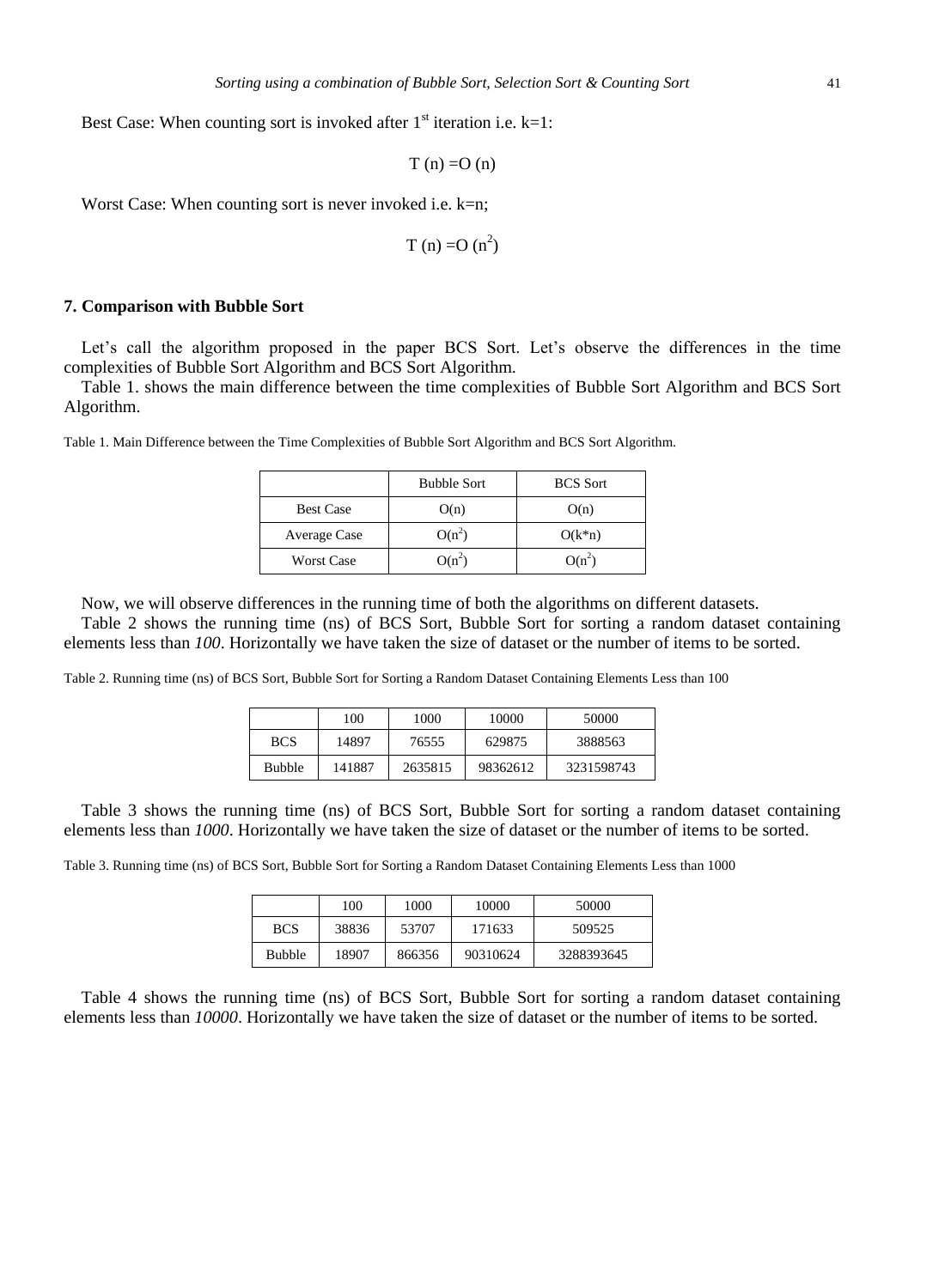|               | 1000    | 10000    | 20000     | 50000      |
|---------------|---------|----------|-----------|------------|
| <b>BCS</b>    | 1376091 | 387857   | 421234    | 537869     |
| <b>Bubble</b> | 859892  | 94829710 | 444733194 | 3266561839 |

Table 4. Running time (ns) of BCS Sort, Bubble Sort for Sorting a Random Dataset Containing Elements Less than 10000

Table 5 shows the running time (ns) of BCS Sort, Bubble Sort for sorting a random dataset containing elements less than *100000*. Horizontally we have taken the size of dataset or the number of items to be sorted.

Table 5. Running time (ns) of BCS Sort, Bubble Sort for Sorting a Random Dataset Containing Elements Less than 100000

|               | 1000   | 10000    | 20000     | 50000      |
|---------------|--------|----------|-----------|------------|
| <b>BCS</b>    | 715750 | 77564546 | 416515115 | 2796099665 |
| <b>Bubble</b> | 658070 | 89211844 | 435138355 | 3231805384 |

#### **References**

- [1] Aho A., Hopcroft J., and Ullman J., *The Design and Analysis of Computer Algorithms*, Addison Wesley, 1974.
- [2] http://www.personal.kent.edu/~rmuhamma/Algorithms/MyAlgorithms/Sorting/countingSort.htm
- [3] Niklaus Wirth, Algorithms + Data Structures=Programs, 1976.
- [4] Thomas H. Cormen, Charles E. Leiserson, Ronald Rivest Clifford Stein, *Introduction to Algorithms,* 1989.
- [5] Adam Drozdek, Data Structures and Algorithms in C++, 1995.
- [6] Robert Lafore, Data Structures and Algorithms in JAVA, 1998.
- [7] Hemant Jain, Problem Solving in Data Structures and Algorithms Using Java, 2016.
- [8] Robert Sedgewick, *Algorithms*, 1983.
- [9] Bruno R. Preiss, Data Structures and Algorithms, 1998.
- [10] Mark Allen Weiss, Data Structures and Algorithms in C++, 1993.
- [11] Ellis Horowitz, Fundamentals of data structures, 1975.
- [12] Richard F. Gilberg, *Data Structures,* 1998.
- [13] William Ford, Data Structures with C++, 1996.
- [14] James A Storer, An Introduction to Data Structures and Algorithms, 2001.

# **Authors' Profiles**



**Sahil Kumar** currently working as Full Stack Developer in ZS Associates Pvt. Ltd. He holds B.Tech degree in Computer Science. He is well organized, reliable and enthusiastic computer science engineer with experience in .Net, C#, HTML, CSS, Javascript, Nhibernate, Jquery and AngularJS.